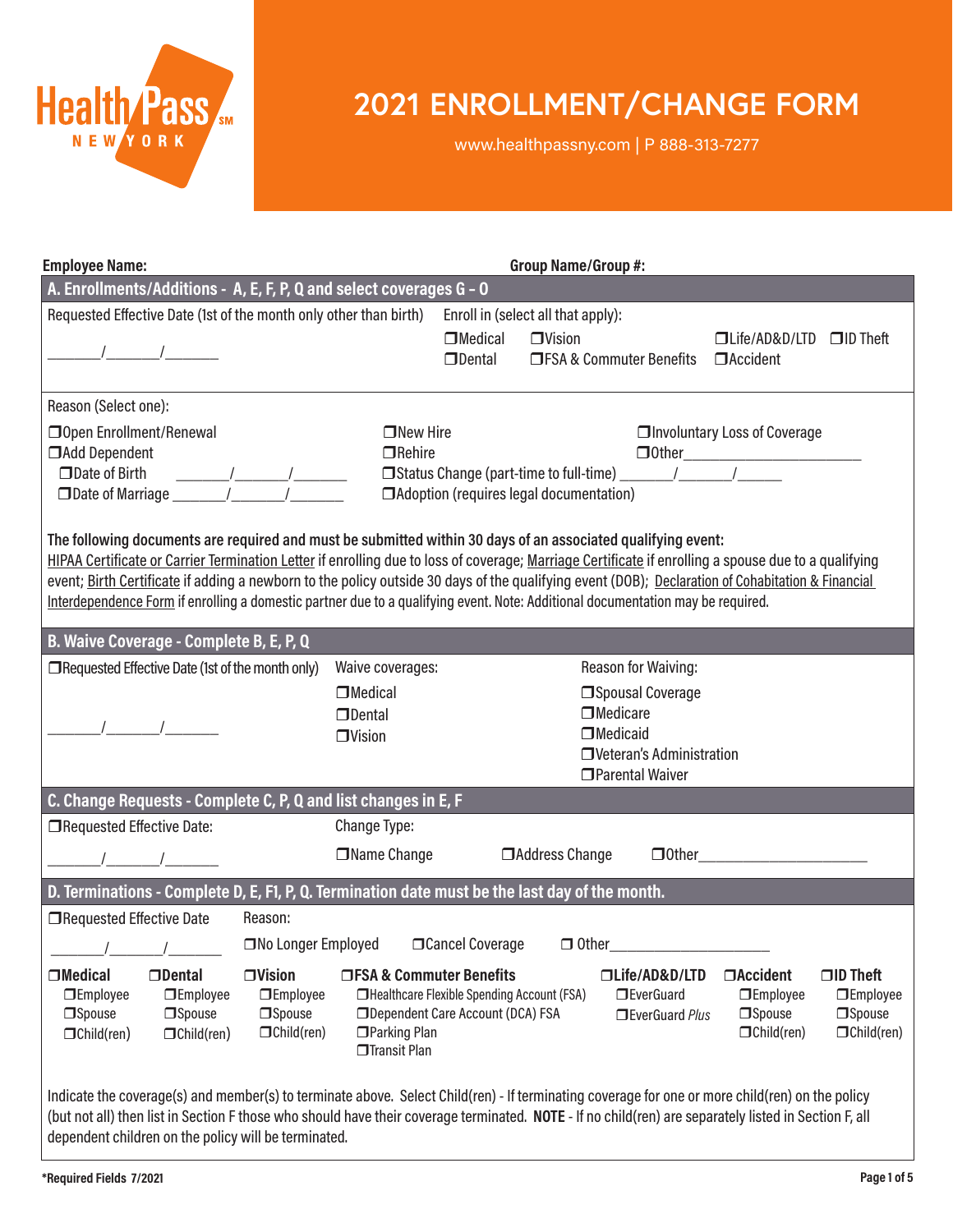| <b>E. Employee Information</b>                                                                             |                                              |               |                                                                      |                            |                             |                                |                    |
|------------------------------------------------------------------------------------------------------------|----------------------------------------------|---------------|----------------------------------------------------------------------|----------------------------|-----------------------------|--------------------------------|--------------------|
|                                                                                                            | <b>Group Name</b><br>Hire Date* (MM/DD/YYYY) |               |                                                                      |                            |                             |                                |                    |
|                                                                                                            |                                              |               |                                                                      |                            |                             |                                |                    |
| Prefix                                                                                                     | First Name*                                  |               | Middle Initial                                                       | Last Name*                 | <b>Suffix</b>               |                                | Social Security #* |
|                                                                                                            |                                              |               |                                                                      |                            |                             |                                |                    |
|                                                                                                            | Date of Birth* (MM/DD/YYYY)                  |               | Gender*:<br>$\Box$ Male                                              | Marital Status: □ Divorced |                             | <b>ILegally Separated</b>      | $\Box$ Single      |
|                                                                                                            |                                              |               | $\Box$ Female                                                        |                            | □Domestic Partner □Married  |                                | □Widowed           |
| Address*                                                                                                   |                                              |               | Apt                                                                  | City/State/Zip*            |                             |                                | County             |
|                                                                                                            | Home Phone/Cell Phone*                       |               |                                                                      | <b>Work Phone</b>          |                             |                                |                    |
|                                                                                                            |                                              |               |                                                                      |                            |                             |                                |                    |
| Email*                                                                                                     |                                              |               |                                                                      |                            |                             |                                |                    |
|                                                                                                            |                                              |               |                                                                      |                            |                             |                                |                    |
|                                                                                                            | F. Dependent Demographics                    |               |                                                                      |                            |                             |                                |                    |
| <b>Dependent1</b>                                                                                          |                                              |               |                                                                      |                            |                             |                                |                    |
| Prefix                                                                                                     | First Name*                                  |               | Middle Initial                                                       | Last Name*                 | Date of Birth* (MM/DD/YYYY) |                                | Social Security #* |
|                                                                                                            |                                              |               |                                                                      |                            |                             |                                |                    |
| Gender*:                                                                                                   |                                              |               | Disabled? (Requires Additional Documents) Marital Status: □ Divorced |                            |                             | <b>ILegally Separated</b>      | $\Box$ Single      |
| $\Box$ Male                                                                                                | $\Box$ Female                                | $\Box$ Yes    | $\square$ No                                                         |                            |                             | □Domestic Partner □Married     | □Widowed           |
|                                                                                                            |                                              |               |                                                                      |                            |                             |                                |                    |
| <b>ODomestic Partner Child</b><br>Relationship*:<br>□Domestic Partner<br>$\Box$ Child<br><b>Spouse</b>     |                                              |               |                                                                      |                            |                             |                                |                    |
| <b>Dependent 2</b>                                                                                         |                                              |               |                                                                      |                            |                             |                                |                    |
| Prefix<br>First Name*<br>Middle Initial<br>Last Name*<br>Social Security #*<br>Date of Birth* (MM/DD/YYYY) |                                              |               |                                                                      |                            |                             |                                |                    |
|                                                                                                            |                                              |               |                                                                      |                            |                             |                                |                    |
| Gender*:                                                                                                   |                                              |               | Disabled? (Requires Additional Documents) Marital Status: □Divorced  |                            |                             | <b>ILegally Separated</b>      | $\Box$ Single      |
| $\Box$ Male                                                                                                | $\Box$ Female                                | $\Box$ Yes    | $\square$ No                                                         |                            | □Domestic Partner           | □Married                       | <b>OWidowed</b>    |
| Relationship*:                                                                                             |                                              | $\Box$ Spouse | □Domestic Partner                                                    |                            | $\Box$ Child                | <b>ODomestic Partner Child</b> |                    |
| <b>Dependent 3</b>                                                                                         |                                              |               |                                                                      |                            |                             |                                |                    |
| Prefix                                                                                                     | First Name*                                  |               | <b>Middle Initial</b>                                                | Last Name*                 | Date of Birth* (MM/DD/YYYY) |                                | Social Security #* |
|                                                                                                            |                                              |               |                                                                      |                            |                             |                                |                    |
|                                                                                                            |                                              |               |                                                                      |                            |                             |                                |                    |
| Gender*:                                                                                                   |                                              |               | Disabled? (Requires Additional Documents)                            |                            | Marital Status: □ Divorced  | □Legally Separated             | $\Box$ Single      |
| $\Box$ Male                                                                                                | $\Box$ Female                                | $\Box$ Yes    | $\square$ No                                                         |                            | □ Domestic Partner          | <b>I</b> Married               | □Widowed           |
| Relationship*:                                                                                             |                                              | $\Box$ Spouse | <b>ODomestic Partner</b>                                             |                            | $\Box$ Child                | <b>ODomestic Partner Child</b> |                    |
| *Required Fields 7/2021<br>Page 2 of 5                                                                     |                                              |               |                                                                      |                            |                             |                                |                    |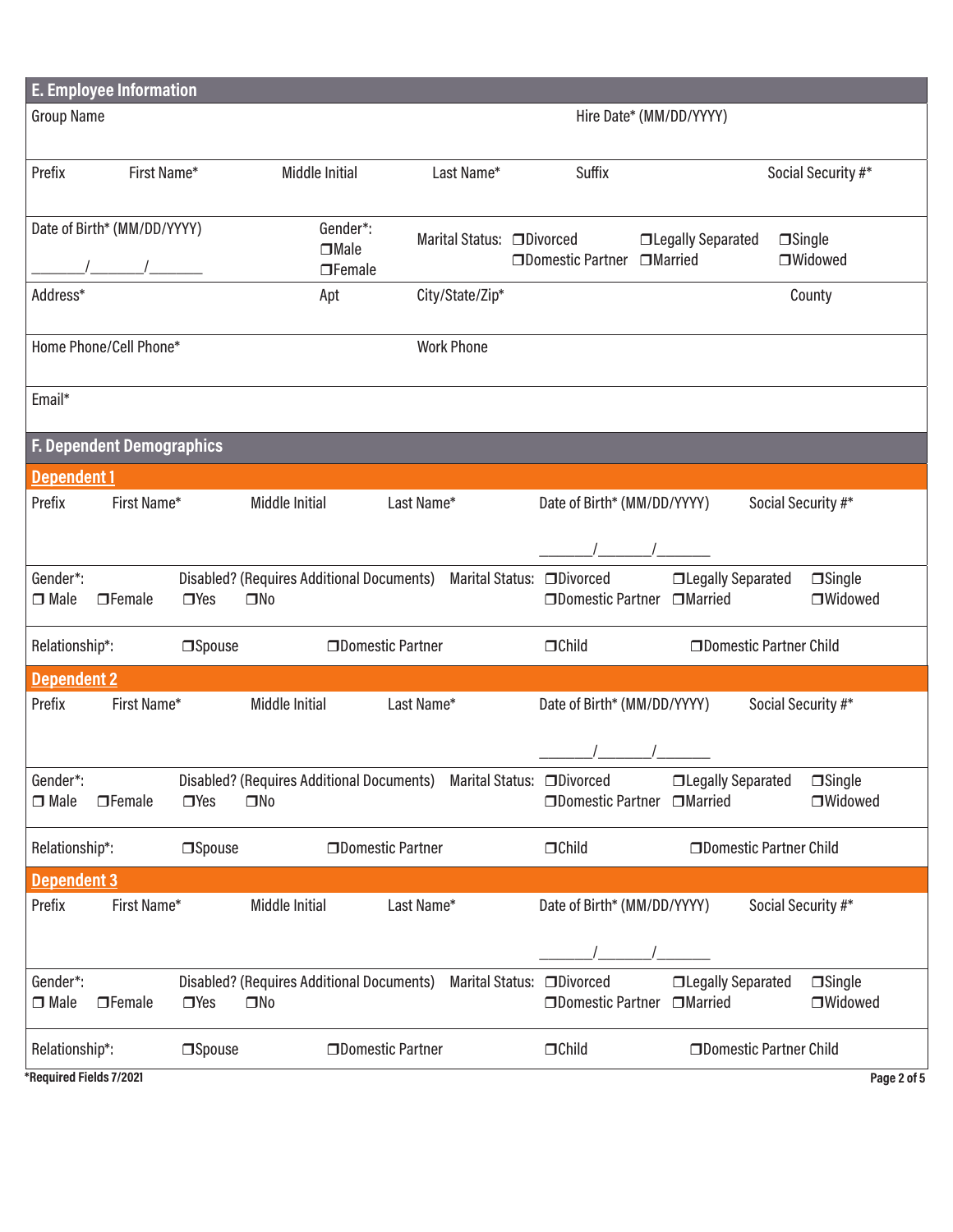### Virtual members have access to the First Health National Network and can reside in any of the 50 US states. **EmblemHealth** To enroll in Select Care plans employees must live/work/reside in NY. To enroll in Millennium plans employees must live/work/reside in the five boroughs, Nassau, Suffolk and Westchester. Prime Gold PPO □Prime Silver Premier □Prime Bronze HSA □Prime Gold Premier □Prime Platinum PP0 Select Care Silver Premier Select Care Bronze Premier □Prime Gold Virtual □Prime Platinum Premier □Select Care Silver Value □Select Care Bronze Value Select Care Gold Premier □Select Care Platinum Premier Millennium Silver Value G Millennium Bronze Premier G **□Select Care Gold Value Prime Silver HSA** Millennium Bronze Value G Millennium Gold Virtual healthfirst Healthfirst Plans - To enroll in Pro plans employees must live/work/reside in the five boroughs, Nassau and Suffolk. **□Bronze Pro EPO HSA** Platinum Pro EPO Gold Pro EPO □Silver Pro EPO ■Bronze 6850 Pro FPO HSA Gold 25/50/0 Pro EPO Silver 40/75/4700 Pro EPO □Bronze 8150 Pro EPO Oscar Circle Plans - To enroll in Oscar Circle plans employees must live/work/reside in the five boroughs, Nassau, Suffolk, Westchester and Rockland. **OSCOr** Please note that by electing Oscar coverage through HealthPass any existing primary coverage through Oscar directly will be terminated. N/A Circle Gold 2000 Circle Silver 5000 Circle Silver 5000 Circle Bronze 4500 **United** Healthcare Oxford Metro Plans - To enroll in Metro plans employees must live/work in NY and NJ. Oxford N/A Metro Gold EPO 25/40 G Metro Silver EPO 30/80 G Metro Silver EPO 50/100 ZD Metro Bronze HSA 7000 G Metro Gold EPO 25/40 Oxford Liberty Plans - If the group does not meet the Oxford – Liberty Participation Requirements at open enrollment: the group must either increase their Oxford enrollment to meet the 60% participation OR those enrollees selecting Oxford – Liberty must select another plan through HealthPass. If an alternative plan is not selected, the Oxford – Liberty enrollees will be mapped into **United** Oxford – Metro plans within the same selected metal tier. Healthcare To enroll in Liberty non-gated plans employees can live anywhere in the continental US. To enroll in Liberty gated (G) plans employees must live in NY, NJ and CT. These members have access to Choice Plus when they travel or have children attending college outside of the Oxford service area (NY/NJ/CT). Liberty Gold EPO 30/60 Liberty Silver EPO 25/50 G Liberty Gold EPO 30/60 G Liberty Silver EPO 40/70 □ Liberty Platinum EPO Liberty Bronze HSA 5750 Liberty Gold EPO 25/50 ZD Liberty Silver EPO 50/100 ZD □ Liberty Gold HSA 1500 Motion Liberty Silver HSA 4000 Motion **H. PCP Selection** \*\*\*NOTE\*\*\* If enrolling in an EmblemHealth, Healthfirst or Oxford G (gated) medical plan for the first time, you must select a primary care physician (PCP) by writing the Primary Physician ID # below. **IMPORTANT:** write the exact PCP # for proper assignment. If you do not have a PCP at the moment, write 4 zeros (0000) in the field. Do NOT write a symbol/letter/space/doctor name/character or less than 4 numeric digits as those will cause enrollment issues. If you do not write a true PCP # one will be assigned to you by the carrier. To change a PCP after initial enrollment, you must contact the carrier directly. Employee# example and the set of the set of the set of the set of the Dependent 2#  $\Box$ Dependent 1# \_\_\_\_\_\_\_\_\_\_\_\_\_\_\_\_\_\_\_\_\_\_\_\_\_\_\_ Dependent 3# \_\_\_\_\_\_\_\_\_\_\_\_\_\_\_\_\_\_\_\_\_\_\_\_\_\_\_

**G. Medical (Select one): Employee Only Employee/Spouse Employee/Child(ren) Family**

**Employee Name: Group Name/Group #:**

EmblemHealth Plans - To enroll in Prime plans employees must live/work/reside in NY, NJ and CT. Prime PPO and Prime Gold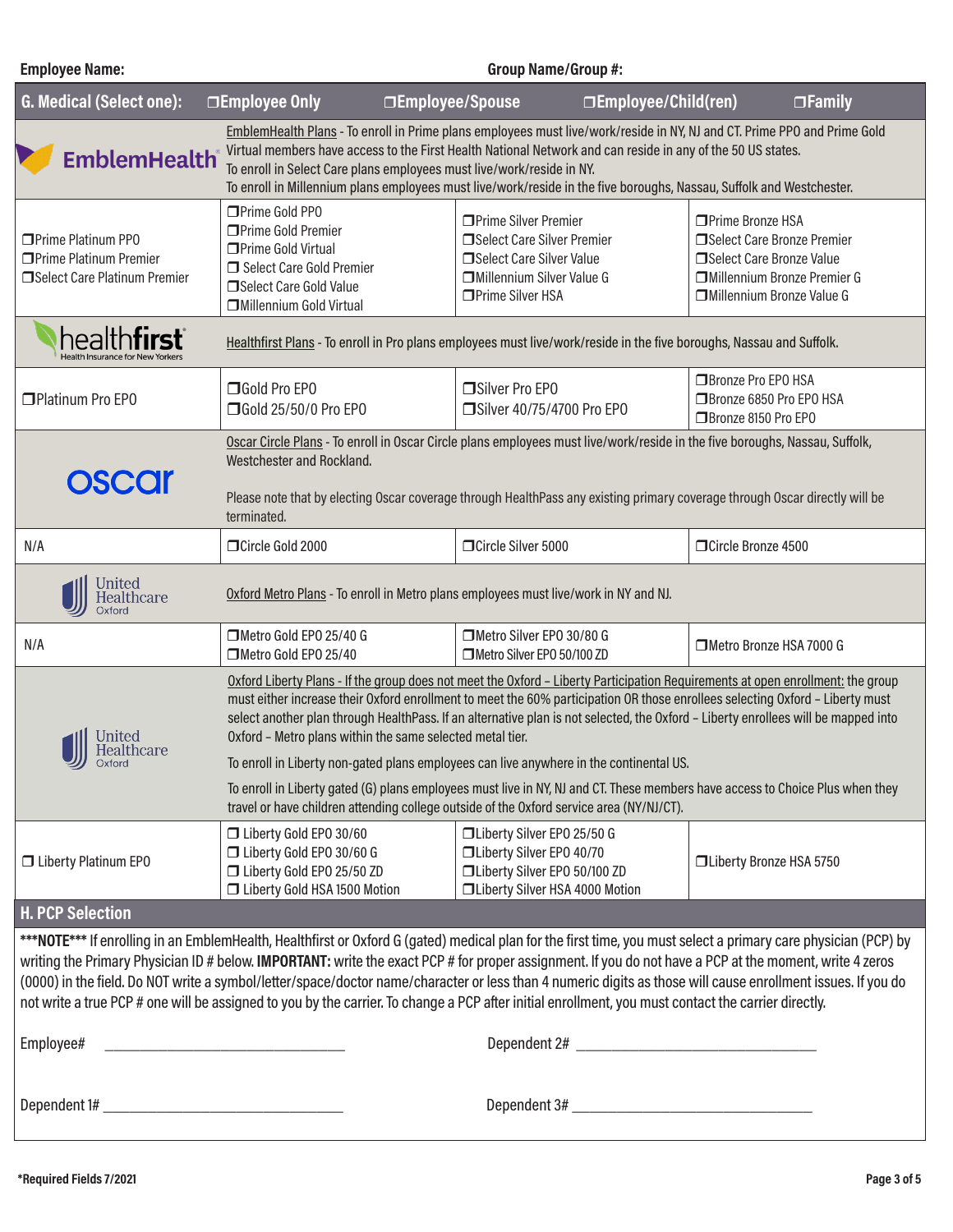| <b>Employee Name:</b><br><b>Group Name/Group #:</b>                                                                                                                                                                                                                                                                                                                                                                                                                                                                                                                                                       |                                                    |                                    |                                      |                                         |  |  |  |
|-----------------------------------------------------------------------------------------------------------------------------------------------------------------------------------------------------------------------------------------------------------------------------------------------------------------------------------------------------------------------------------------------------------------------------------------------------------------------------------------------------------------------------------------------------------------------------------------------------------|----------------------------------------------------|------------------------------------|--------------------------------------|-----------------------------------------|--|--|--|
| I. Dental (Select one plan)                                                                                                                                                                                                                                                                                                                                                                                                                                                                                                                                                                               |                                                    |                                    |                                      |                                         |  |  |  |
| Coverage for (Select one):                                                                                                                                                                                                                                                                                                                                                                                                                                                                                                                                                                                | □ Employee Only                                    | □Employee/Spouse                   | $\Box$ Employee/Child(ren)           | $\Box$ Family                           |  |  |  |
| Guardian                                                                                                                                                                                                                                                                                                                                                                                                                                                                                                                                                                                                  | Managed DentalGuard DHMO**                         |                                    | Managed DentalGuard DHMO Plus**      |                                         |  |  |  |
|                                                                                                                                                                                                                                                                                                                                                                                                                                                                                                                                                                                                           | <b>IDentalGuard Preferred PPO MAC</b>              |                                    | □ DentalGuard Preferred PPO Plus MAC |                                         |  |  |  |
| <b>Solstice</b>                                                                                                                                                                                                                                                                                                                                                                                                                                                                                                                                                                                           | Dental EPO S700B                                   |                                    | Dental EPO S800B                     |                                         |  |  |  |
|                                                                                                                                                                                                                                                                                                                                                                                                                                                                                                                                                                                                           | □Dental PPO                                        |                                    | Dental Value PPO MAC                 |                                         |  |  |  |
| <b>UnitedHealthcare</b>                                                                                                                                                                                                                                                                                                                                                                                                                                                                                                                                                                                   | Select Managed Care<br><b>OLow PPO MAC</b>         |                                    | □INO 100/50/50<br>□High PPO MAC      |                                         |  |  |  |
| J. Dental Facility**                                                                                                                                                                                                                                                                                                                                                                                                                                                                                                                                                                                      |                                                    |                                    |                                      |                                         |  |  |  |
| ***NOTE*** If enrolling in a Guardian DHMO dental plan for the first time, you must select a primary care dentist (PCD) by writing the Primary Dentist<br>ID # below. IMPORTANT: write the exact PCD # for proper assignment. If you do not have a PCD at the moment, write 4 zeros (0000) in the field. Do NOT<br>write a symbol/letter/space/doctor name/character or less than 4 numeric digits as those will cause enrollment issues. If you do not write a true PCD #<br>one will be assigned to you by the carrier. To change a PCD after initial enrollment, you must contact the carrier directly |                                                    |                                    |                                      |                                         |  |  |  |
|                                                                                                                                                                                                                                                                                                                                                                                                                                                                                                                                                                                                           |                                                    |                                    | Dependent #2____________________     | Dependent #3_                           |  |  |  |
| <b>K. Vision</b>                                                                                                                                                                                                                                                                                                                                                                                                                                                                                                                                                                                          |                                                    |                                    |                                      |                                         |  |  |  |
| Coverage for (Select one):                                                                                                                                                                                                                                                                                                                                                                                                                                                                                                                                                                                | □ Employee Only                                    | □Employee/Spouse                   | □Employee/Child(ren)                 | $\Box$ Family                           |  |  |  |
|                                                                                                                                                                                                                                                                                                                                                                                                                                                                                                                                                                                                           | Coverage type (Select one): □ Guardian VisionGuard | □Solstice Vision PPO               | <b>JUnitedHealthcare Vision PPO</b>  |                                         |  |  |  |
| <b>L. FSA &amp; Commuter Benefits</b>                                                                                                                                                                                                                                                                                                                                                                                                                                                                                                                                                                     |                                                    |                                    |                                      |                                         |  |  |  |
| Select any of the plans you wish to enroll in and your amount(s):<br>Please note: every year you will have to re-establish your plans and amounts.                                                                                                                                                                                                                                                                                                                                                                                                                                                        |                                                    |                                    |                                      |                                         |  |  |  |
| □Healthcare Flexible Spending Account (FSA) Yearly Amount: \$<br>(Confirm with your employer which plan your group offers: FSA \$1000 Max, FSA \$2000 Max, FSA \$2750 IRS Max)                                                                                                                                                                                                                                                                                                                                                                                                                            |                                                    |                                    |                                      |                                         |  |  |  |
| □ Dependent Care Account (DCA) FSA Yearly Amount: \$ _________ (\$5000 IRS Max)                                                                                                                                                                                                                                                                                                                                                                                                                                                                                                                           |                                                    |                                    |                                      |                                         |  |  |  |
| □Parking Plan                                                                                                                                                                                                                                                                                                                                                                                                                                                                                                                                                                                             | Monthly Amount: \$                                 | (\$270 Max)                        |                                      |                                         |  |  |  |
| □Transit Plan                                                                                                                                                                                                                                                                                                                                                                                                                                                                                                                                                                                             | Monthly Amount: \$                                 | $($270$ Max)                       |                                      |                                         |  |  |  |
| M. Life/AD&D/LTD                                                                                                                                                                                                                                                                                                                                                                                                                                                                                                                                                                                          |                                                    |                                    |                                      |                                         |  |  |  |
|                                                                                                                                                                                                                                                                                                                                                                                                                                                                                                                                                                                                           |                                                    | EverGuard Plus                     |                                      |                                         |  |  |  |
| Coverage type (Select one): □ EverGuard<br>Indicate the percent of life insurance proceeds for each beneficiary below (must total 100%):                                                                                                                                                                                                                                                                                                                                                                                                                                                                  |                                                    |                                    |                                      |                                         |  |  |  |
| Beneficiary Name 1*<br>Relation*<br>Percent*                                                                                                                                                                                                                                                                                                                                                                                                                                                                                                                                                              |                                                    |                                    |                                      |                                         |  |  |  |
| Beneficiary Name 2*                                                                                                                                                                                                                                                                                                                                                                                                                                                                                                                                                                                       |                                                    |                                    | Relation*                            | Percent*                                |  |  |  |
| <b>N. Accident</b>                                                                                                                                                                                                                                                                                                                                                                                                                                                                                                                                                                                        |                                                    |                                    |                                      |                                         |  |  |  |
| Coverage type (Select one):                                                                                                                                                                                                                                                                                                                                                                                                                                                                                                                                                                               | □ Employee Only                                    | □Employee/Spouse                   | □Employee/Child(ren)                 | $\Box$ Family                           |  |  |  |
| To enroll in the Guardian Accident Plan: comprehensive hospital, surgical and medical insurance is required on the<br>□ Guardian AccidentGuard Adv<br>effective date of this application for all enrollees.                                                                                                                                                                                                                                                                                                                                                                                               |                                                    |                                    |                                      |                                         |  |  |  |
| Beneficiary Name 1*                                                                                                                                                                                                                                                                                                                                                                                                                                                                                                                                                                                       |                                                    |                                    | Relation*                            | Percent*                                |  |  |  |
| Beneficiary Name 2*                                                                                                                                                                                                                                                                                                                                                                                                                                                                                                                                                                                       |                                                    |                                    | Relation*                            | Percent*                                |  |  |  |
| <b>0. ID Theft</b>                                                                                                                                                                                                                                                                                                                                                                                                                                                                                                                                                                                        |                                                    |                                    |                                      |                                         |  |  |  |
| <b>Allstate Identity</b>                                                                                                                                                                                                                                                                                                                                                                                                                                                                                                                                                                                  | Coverage for (Select one):                         | □Employee Only                     | $\Box$ Family                        |                                         |  |  |  |
| <b>Protection</b>                                                                                                                                                                                                                                                                                                                                                                                                                                                                                                                                                                                         | Coverage type (Select one):                        | □ Allstate Identity Protection Pro |                                      | □ Allstate Identity Protection Pro Plus |  |  |  |
|                                                                                                                                                                                                                                                                                                                                                                                                                                                                                                                                                                                                           | Coverage for (Select one):                         | □Employee Only                     | □Employee/Spouse                     | □Employee/Child(ren)<br>$\Box$ Family   |  |  |  |
| <b>LifeLock</b>                                                                                                                                                                                                                                                                                                                                                                                                                                                                                                                                                                                           | Coverage type (Select one):                        | □ Benefit Elite                    | □ Ultimate Plus ™                    |                                         |  |  |  |
| A phone number is required when enrolling in either plan. By submitting your enrollment in LifeLock service, you represent that you have the authority to enroll those dependents indicated<br>in LifeLock service and you have read and agreed to LifeLock's Terms and Conditions which can be found at https://www.lifelock.com/legal/terms on behalf of yourself and on behalf of any<br>member of your family you are enrolling.                                                                                                                                                                      |                                                    |                                    |                                      |                                         |  |  |  |